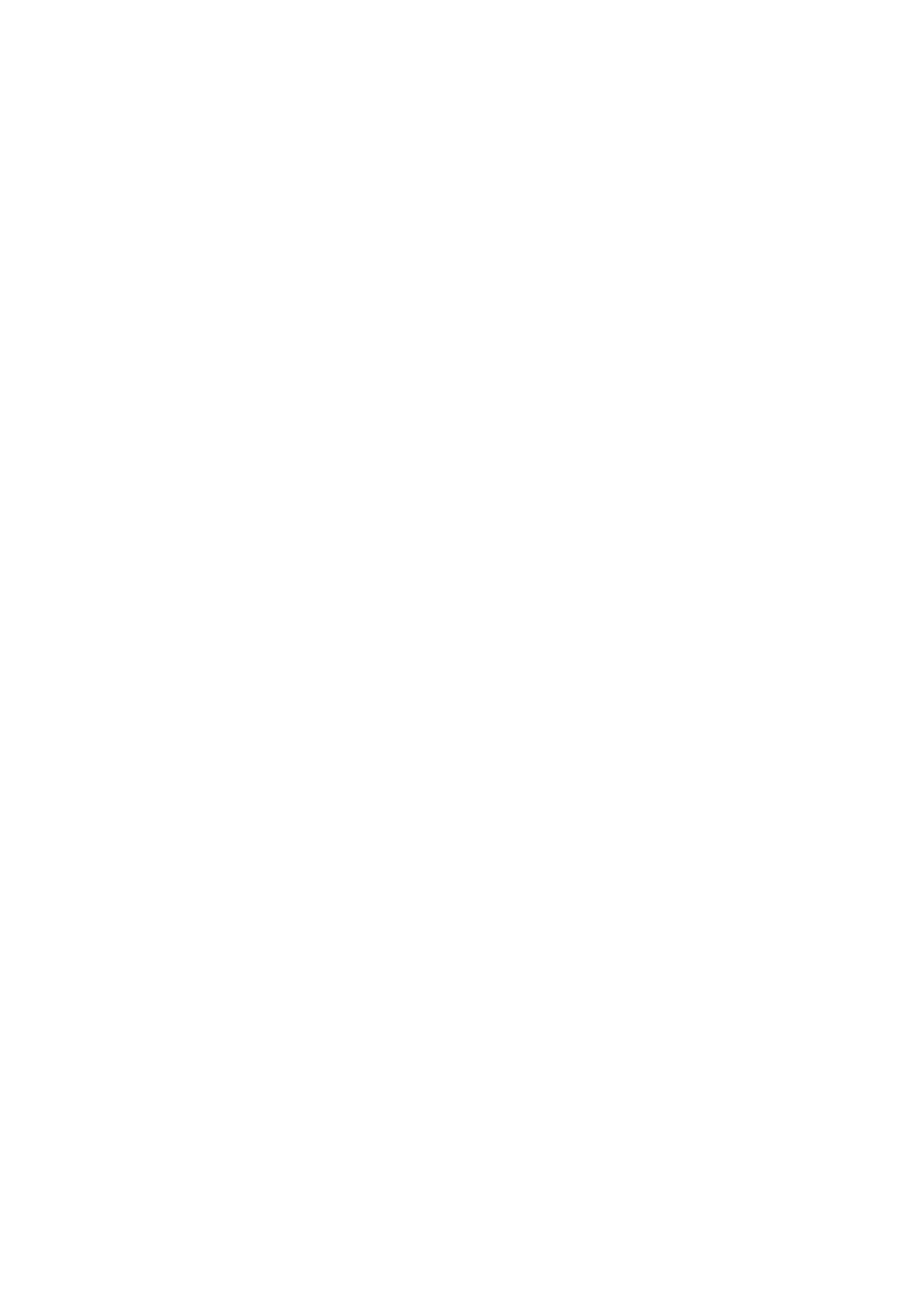

**Queensland** 

## **Waste Reduction and Recycling (Plastic Items) Amendment Bill 2020**

**Contents** 

|   |                  | Page                                                                                         |    |
|---|------------------|----------------------------------------------------------------------------------------------|----|
| 1 |                  |                                                                                              | 4  |
| 2 |                  |                                                                                              | 4  |
| 3 |                  |                                                                                              | 4  |
| 4 |                  | Amendment of s 99B (Meaning of banned plastic shopping bag and                               | 4  |
| 5 |                  | Insertion of new ch 4, pt 3AA                                                                | 4  |
|   | Part 3AA         | Plastic items                                                                                |    |
|   | Division 1       | Preliminary                                                                                  |    |
|   | 99GA             | Objects of part                                                                              | 5  |
|   | 99GB             | Definitions for part                                                                         | 5  |
|   | 99G <sub>C</sub> | Meaning of banned single-use plastic item                                                    | 6  |
|   | Division 2       | Banned single-use plastic items                                                              |    |
|   | 99GP             | Restriction on sale of banned single-use plastic items                                       | 8  |
|   | 99GE             | Giving false or misleading information about banned single-<br>use plastic items             | 9  |
|   | Division 3       | Compostable plastic items                                                                    |    |
|   | 99GF             | Stating conditions under which plastic items are compostable                                 |    |
|   |                  |                                                                                              | 10 |
|   | 99GG             | Certification to chief executive about whether or not plastic<br>items are compostable       | 10 |
|   | 99GH             | Giving false or misleading information about whether or not<br>plastic items are compostable | 11 |
|   | Division 4       | Review                                                                                       |    |
|   | 99GI             | Review of part                                                                               | 12 |
| 6 |                  | Amendment of s 245 (Definitions for chapter)                                                 | 13 |
| 7 |                  | Amendment of schedule (Dictionary)                                                           | 13 |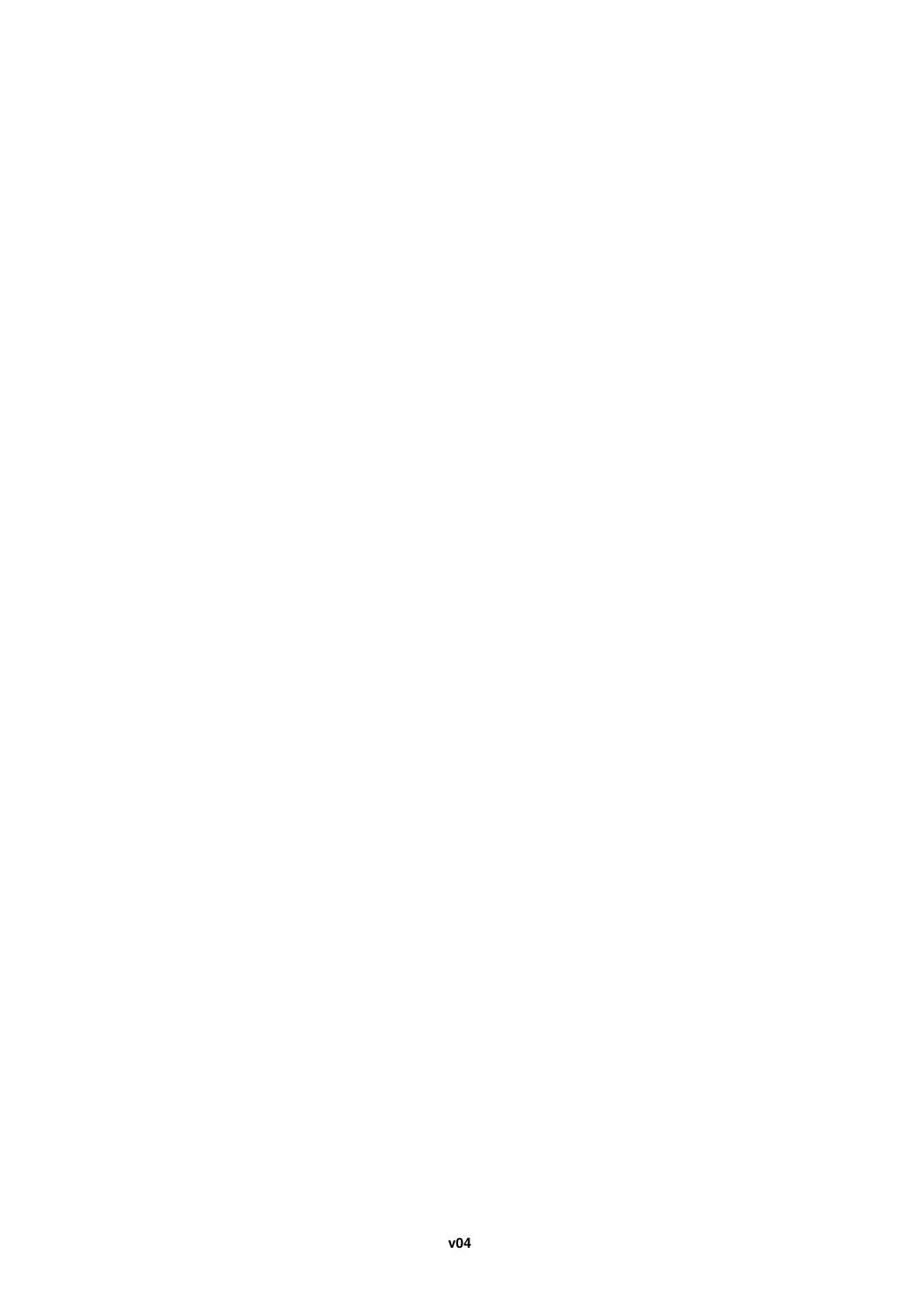## **2020**

## **A Bill**

for

**An Act to amend the** *Waste Reduction and Recycling Act 2011* **for particular purposes**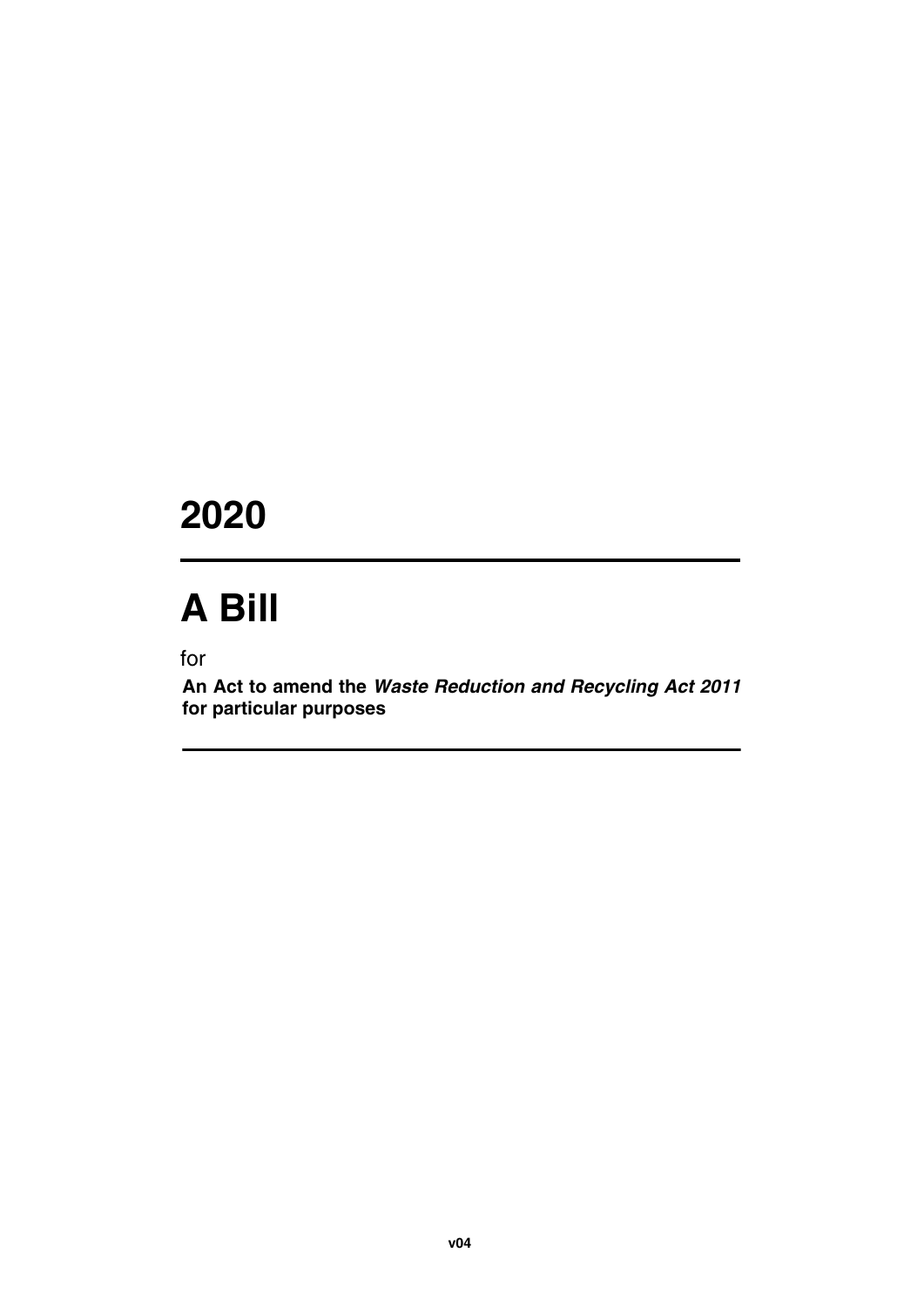<span id="page-5-1"></span>[s 1]

<span id="page-5-13"></span><span id="page-5-12"></span><span id="page-5-11"></span><span id="page-5-10"></span><span id="page-5-9"></span><span id="page-5-8"></span><span id="page-5-7"></span><span id="page-5-6"></span><span id="page-5-5"></span><span id="page-5-4"></span><span id="page-5-3"></span><span id="page-5-2"></span><span id="page-5-0"></span>

|               |     | The Parliament of Queensland enacts- |                                                                                             | $\mathbf{1}$        |
|---------------|-----|--------------------------------------|---------------------------------------------------------------------------------------------|---------------------|
| <b>Clause</b> | -1  | <b>Short title</b>                   |                                                                                             | $\overline{2}$      |
|               |     | (Plastic Items) Amendment Act 2020.  | This Act may be cited as the Waste Reduction and Recycling                                  | 3<br>$\overline{4}$ |
| <b>Clause</b> | - 2 | <b>Commencement</b>                  |                                                                                             | 5                   |
|               |     | to be fixed by proclamation.         | This Act, other than section $7(1)$ and (3), commences on a day                             | 6<br>7              |
| <b>Clause</b> | 3   | <b>Act amended</b>                   |                                                                                             | 8                   |
|               |     | 2011.                                | This Act amends the Waste Reduction and Recycling Act                                       | 9<br>10             |
| <b>Clause</b> | 4   |                                      | Amendment of s 99B (Meaning of banned plastic<br>shopping bag and alternative shopping bag) | 11<br>12            |
|               |     |                                      | Section 99B(4), definition AS 4736, after 'plastics'—                                       | 13                  |
|               |     | insert-                              |                                                                                             | 14                  |
|               |     | treatment,                           | suitable for composting and other microbial                                                 | 15<br>16            |
| <b>Clause</b> | 5   | Insertion of new ch 4, pt 3AA        |                                                                                             | 17                  |
|               |     | Chapter 4, after part 3A—            |                                                                                             | 18                  |
|               |     | insert—                              |                                                                                             | 19                  |
|               |     | Part 3AA                             | <b>Plastic items</b>                                                                        | 20                  |
|               |     | <b>Division 1</b>                    | <b>Preliminary</b>                                                                          | 21                  |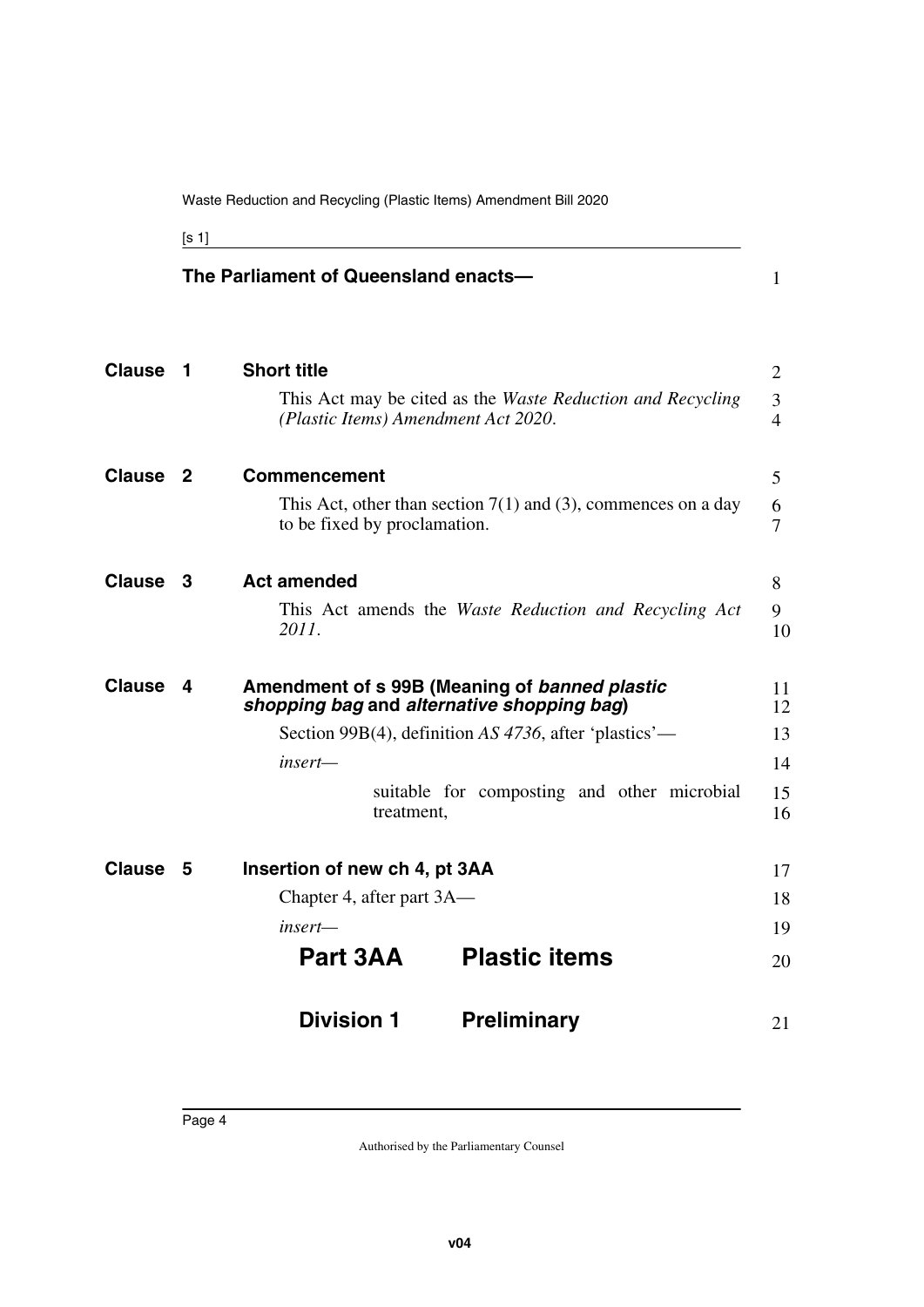<span id="page-6-1"></span>Waste Reduction and Recycling (Plastic Items) Amendment Bill 2020

<span id="page-6-3"></span><span id="page-6-2"></span><span id="page-6-0"></span>

| 99GA Objects of part      |               |                                                                                                                                                                                                                                                              | 1                          |  |
|---------------------------|---------------|--------------------------------------------------------------------------------------------------------------------------------------------------------------------------------------------------------------------------------------------------------------|----------------------------|--|
|                           |               | The objects of this part are to-                                                                                                                                                                                                                             | 2                          |  |
| (a)                       |               | promote and support the waste and resource<br>management hierarchy; and                                                                                                                                                                                      | 3<br>$\overline{4}$        |  |
| (b)                       |               | reduce plastic pollution by reducing the<br>number of single-use plastic items—                                                                                                                                                                              |                            |  |
|                           | (i)           | used or sold; and                                                                                                                                                                                                                                            | 7                          |  |
|                           | (ii)          | that become waste and are littered or<br>disposed of to landfill; and                                                                                                                                                                                        | 8<br>9                     |  |
| (c)                       |               | encourage retailers and consumers to-                                                                                                                                                                                                                        | 10                         |  |
|                           | (i)           | reduce the overall use and sale of<br>single-use plastic items; and                                                                                                                                                                                          | 11<br>12                   |  |
|                           | (ii)          | use or sell sustainable alternatives to<br>single-use plastic items; and                                                                                                                                                                                     | 13<br>14                   |  |
| (d)                       |               | manufacturers<br>to<br>identify<br>encourage<br>innovative product designs for sustainable<br>alternatives to single-use plastic items; and                                                                                                                  | 15<br>16<br>17             |  |
| (e)                       |               | recognise the needs of persons with a<br>disability and the healthcare needs of<br>persons in relation to the use of banned<br>single-use plastic items; and                                                                                                 |                            |  |
| (f)                       |               | ensure manufacturers and consumers are<br>aware of, and understand, information about<br>plastic items that are compostable.                                                                                                                                 | 22<br>23<br>24             |  |
| 99GB Definitions for part |               |                                                                                                                                                                                                                                                              | 25                         |  |
|                           | In this part— |                                                                                                                                                                                                                                                              | 26                         |  |
|                           |               | AS 4736 means the Australian Standard for<br>biodegradable plastics suitable for composting<br>and other microbial treatment, as in force from<br>time to time under that designation (regardless of<br>the edition or year of publication of the standard). | 27<br>28<br>29<br>30<br>31 |  |
|                           |               | AS 5810 means the Australian Standard for<br>biodegradable plastics<br>suitable<br>for<br>home                                                                                                                                                               | 32<br>33                   |  |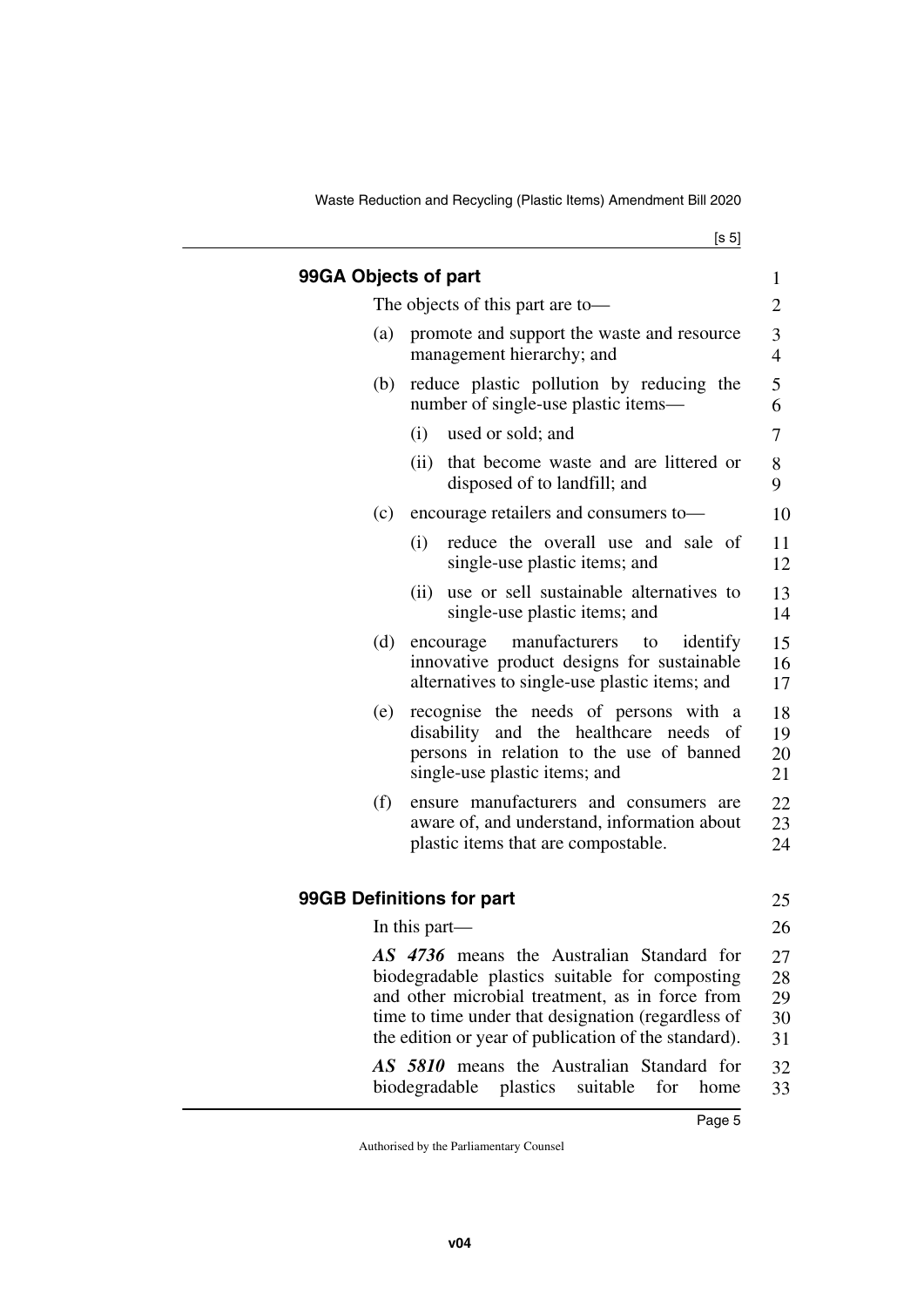| i<br>×<br>۰. | ٦<br><br>×<br>۰. |
|--------------|------------------|
|--------------|------------------|

<span id="page-7-1"></span><span id="page-7-0"></span>

|     | composting, as in force from time to time under<br>that designation (regardless of the edition or year<br>of publication of the standard). | $\mathbf{1}$<br>$\overline{c}$<br>3 |  |  |  |  |  |
|-----|--------------------------------------------------------------------------------------------------------------------------------------------|-------------------------------------|--|--|--|--|--|
|     | <b>banned single-use plastic item see section 99GC.</b>                                                                                    | 4                                   |  |  |  |  |  |
|     | <i>compostable</i> , for a plastic item, means the plastic<br>item is compostable under AS 4736 or AS 5810.                                |                                     |  |  |  |  |  |
|     | <i>plastic item</i> means an item made, in whole or part,<br>of plastic (whether or not the plastic is<br>compostable).                    |                                     |  |  |  |  |  |
|     | single-use plastic item means a plastic item, other<br>than a plastic item that is compostable, designed<br>to be used only once.          | 10<br>11<br>12                      |  |  |  |  |  |
|     | 99GC Meaning of banned single-use plastic item                                                                                             | 13                                  |  |  |  |  |  |
| (1) | A <b>banned single-use plastic item</b> is a single-use<br>plastic item that—                                                              | 14<br>15                            |  |  |  |  |  |
|     | (a)<br>i <sub>s</sub>                                                                                                                      | 16                                  |  |  |  |  |  |
|     | (i)<br>a plate; or                                                                                                                         | 17                                  |  |  |  |  |  |
|     | $(ii)$ a bowl; or                                                                                                                          | 18                                  |  |  |  |  |  |
|     | (iii) an item of cutlery; or                                                                                                               | 19                                  |  |  |  |  |  |
|     | $(iv)$ a straw; or                                                                                                                         | 20                                  |  |  |  |  |  |
|     | $(v)$ a stirrer; or                                                                                                                        | 21                                  |  |  |  |  |  |
|     | is prescribed by regulation to be a banned<br>(b)<br>single-use plastic item.                                                              | 22<br>23                            |  |  |  |  |  |
| (2) | However, each of the following is not a banned<br>single-use plastic item—                                                                 | 24<br>25                            |  |  |  |  |  |
|     | a single-use plastic item that is an integral<br>(a)<br>part of a shelf-ready product;                                                     | 26<br>27                            |  |  |  |  |  |
|     | Examples-                                                                                                                                  | 28                                  |  |  |  |  |  |
|     | a straw attached to a juice box                                                                                                            | 29                                  |  |  |  |  |  |
|     | a fork included in a pre-packed salad                                                                                                      | 30                                  |  |  |  |  |  |
|     | a spoon attached to a yoghurt container                                                                                                    | 31                                  |  |  |  |  |  |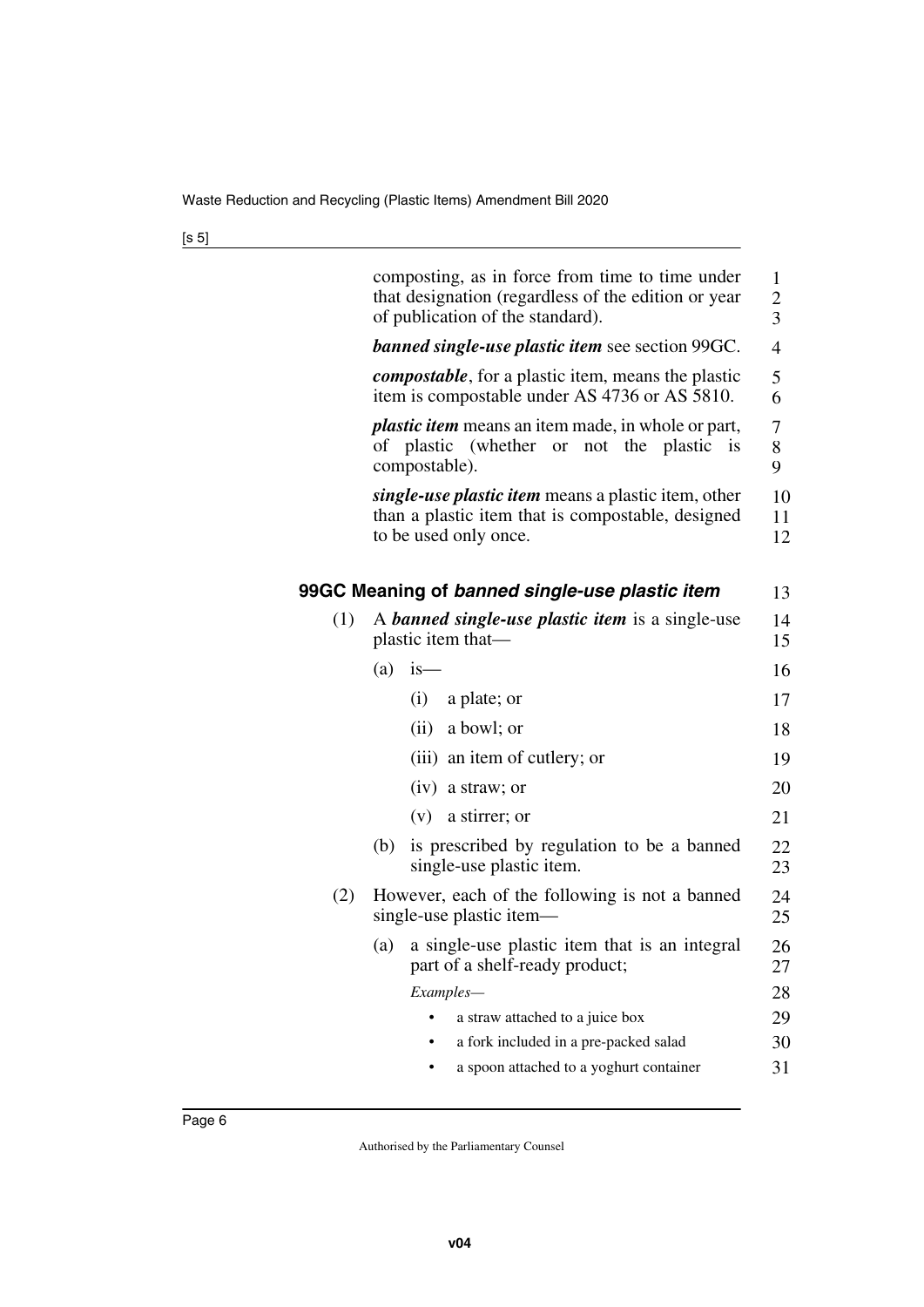|     |     |                  |               | a plate forming part of a frozen meal                                                                                                                                                                                                                         | 1                                     |
|-----|-----|------------------|---------------|---------------------------------------------------------------------------------------------------------------------------------------------------------------------------------------------------------------------------------------------------------------|---------------------------------------|
|     | (b) |                  | plastic item. | a single-use plastic item that is prescribed<br>by regulation not to be a banned single-use                                                                                                                                                                   | $\overline{c}$<br>3<br>$\overline{4}$ |
| (3) |     |                  |               | The Minister may recommend to the Governor in<br>Council the making of a regulation under<br>subsection $(1)(b)$ or $(2)(b)$ about whether or not a<br>single-use plastic item is a banned single-use<br>plastic item (a <i>proposed change</i> ) only after— | 5<br>6<br>7<br>8<br>9                 |
|     | (a) |                  |               | carrying out consultation with the public<br>about the proposed change; and                                                                                                                                                                                   | 10<br>11                              |
|     | (b) |                  |               | considering all of the following—                                                                                                                                                                                                                             | 12                                    |
|     |     | (i)              |               | the results of the public consultation<br>about the proposed change;                                                                                                                                                                                          | 13<br>14                              |
|     |     | (ii)             | part;         | whether making the proposed change is<br>likely to achieve the objects of this                                                                                                                                                                                | 15<br>16<br>17                        |
|     |     |                  |               | (iii) whether voluntary or other measures to<br>achieve the objects of this part have<br>been shown not to be effective;                                                                                                                                      | 18<br>19<br>20                        |
|     |     |                  |               | (iv) if the proposed change is to prescribe a<br>single-use plastic item to be a banned<br>single-use plastic item-                                                                                                                                           | 21<br>22<br>23                        |
|     |     |                  |               | (A) the availability of alternative<br>products to the single-use plastic<br>item; and                                                                                                                                                                        | 24<br>25<br>26                        |
|     |     |                  | (B)           | whether the costs of monitoring,<br>enforcement<br>and<br>market<br>development are proportional to<br>benefits of the proposed<br>the<br>change.                                                                                                             | 27<br>28<br>29<br>30<br>31            |
| (4) |     | In this section- |               |                                                                                                                                                                                                                                                               | 32                                    |
|     |     | $\it cutlet$ y—  |               |                                                                                                                                                                                                                                                               | 33                                    |
|     | (a) |                  |               | means utensils for eating food; and                                                                                                                                                                                                                           | 34                                    |
|     |     |                  |               |                                                                                                                                                                                                                                                               |                                       |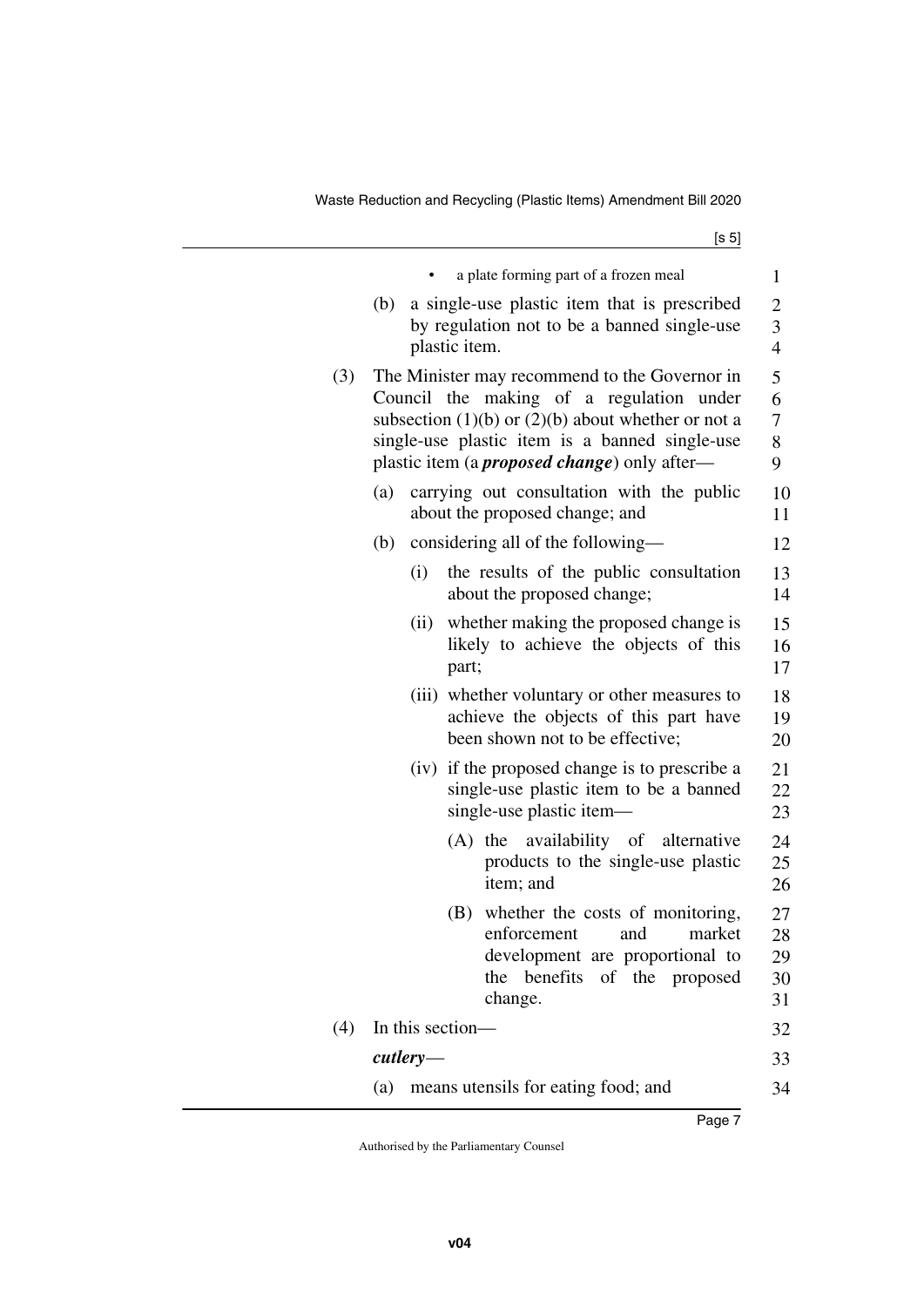<span id="page-9-3"></span><span id="page-9-2"></span><span id="page-9-1"></span><span id="page-9-0"></span>

|                   | (b)    | includes chopsticks, splayds and sporks.                                                                                                                                                                | $\mathbf{1}$                          |
|-------------------|--------|---------------------------------------------------------------------------------------------------------------------------------------------------------------------------------------------------------|---------------------------------------|
|                   | $for-$ | <i>shelf-ready product</i> means food or a beverage<br>that is pre-packed as a single serve and ready                                                                                                   | $\overline{c}$<br>3<br>$\overline{4}$ |
|                   | (a)    | immediate consumption; or                                                                                                                                                                               | 5                                     |
|                   | (b)    | consumption after cooling or heating the<br>food or beverage.                                                                                                                                           | 6<br>7                                |
| <b>Division 2</b> |        | <b>Banned single-use plastic</b><br>items                                                                                                                                                               | 8<br>9                                |
|                   |        | 99GD Restriction on sale of banned single-use<br>plastic items                                                                                                                                          | 10<br>11                              |
| (1)               |        | A person who conducts a business or undertaking<br>must not, in the course of conducting the business<br>or undertaking, sell a banned single-use plastic<br>item to another person.                    | 12<br>13<br>14<br>15                  |
|                   |        | Maximum penalty—50 penalty units.                                                                                                                                                                       | 16                                    |
| (2)               |        | However, subsection (1) does not apply to the sale<br>of a banned single-use plastic item—                                                                                                              | 17<br>18                              |
|                   | (a)    | by or to a person who conducts an exempt<br>business or undertaking; or                                                                                                                                 | 19<br>20                              |
|                   | (b)    | if the person selling the item reasonably<br>believes the sale is a step in a supply chain<br>for the supply of the item to a person who<br>conducts<br>business<br>exempt<br>an<br>or<br>undertaking.  | 21<br>22<br>23<br>24<br>25            |
|                   |        | Example for paragraph (b)-                                                                                                                                                                              | 26                                    |
|                   |        | A manufacturer may sell plastic straws to a<br>distributor if the manufacturer reasonably believes<br>the sale of the straws is a step in a supply chain for<br>the supply of the straws to a pharmacy. | 27<br>28<br>29<br>30                  |
| (3)               |        | In this section-                                                                                                                                                                                        | 31                                    |
|                   |        | <i>exempt business or undertaking means—</i>                                                                                                                                                            | 32                                    |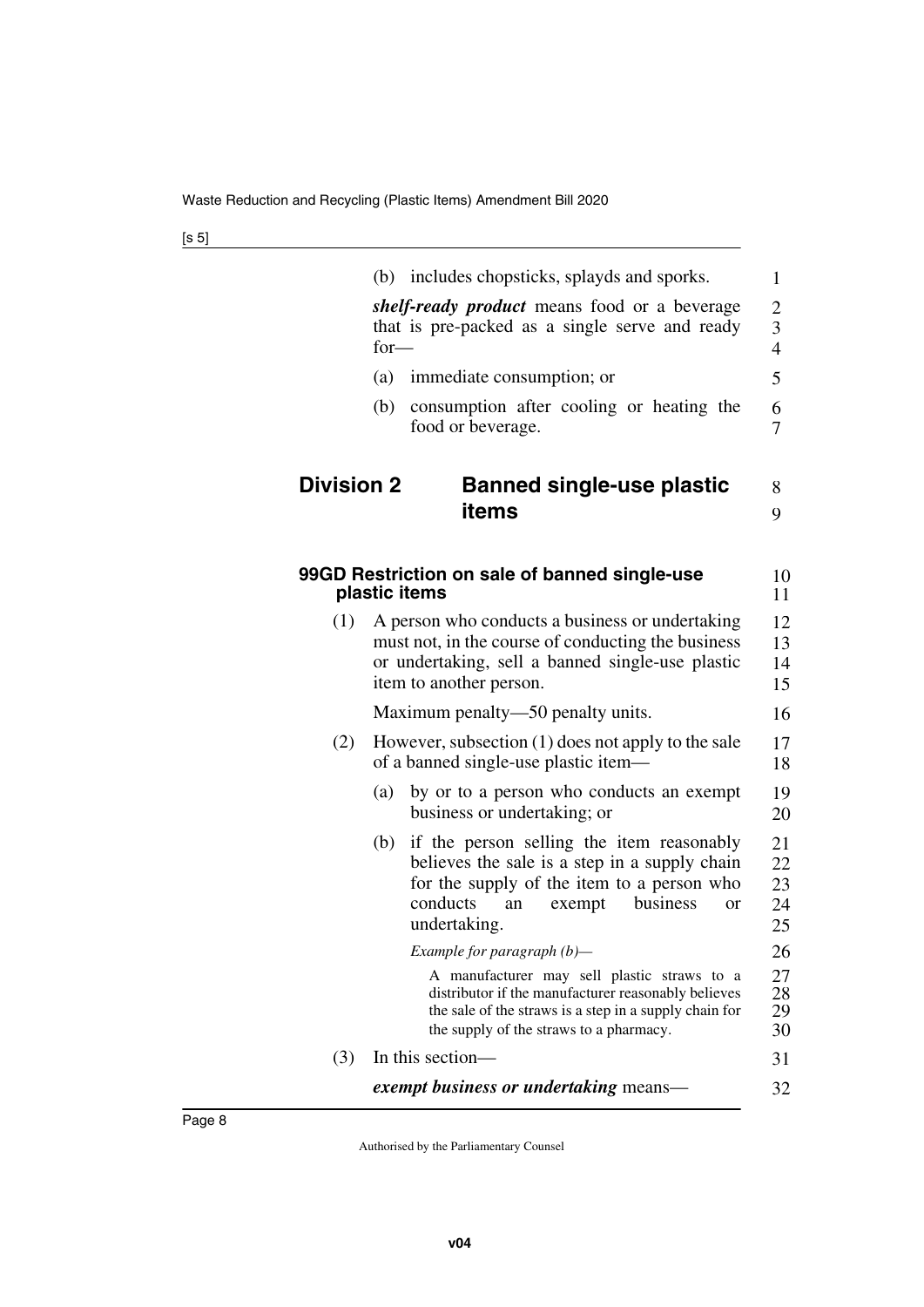<span id="page-10-1"></span><span id="page-10-0"></span>

| 1<br>2                             |
|------------------------------------|
|                                    |
|                                    |
| 3<br>$\overline{4}$<br>5<br>6<br>7 |
| 8<br>9<br>10                       |
| 11<br>12<br>13                     |
| 14                                 |
| 15                                 |
| 16                                 |
| 17                                 |
| 18                                 |
| 19<br>20<br>21<br>22               |
| 23<br>24                           |
| 25<br>26<br>27                     |
| 28<br>29                           |
| 30<br>31                           |
| 32                                 |
|                                    |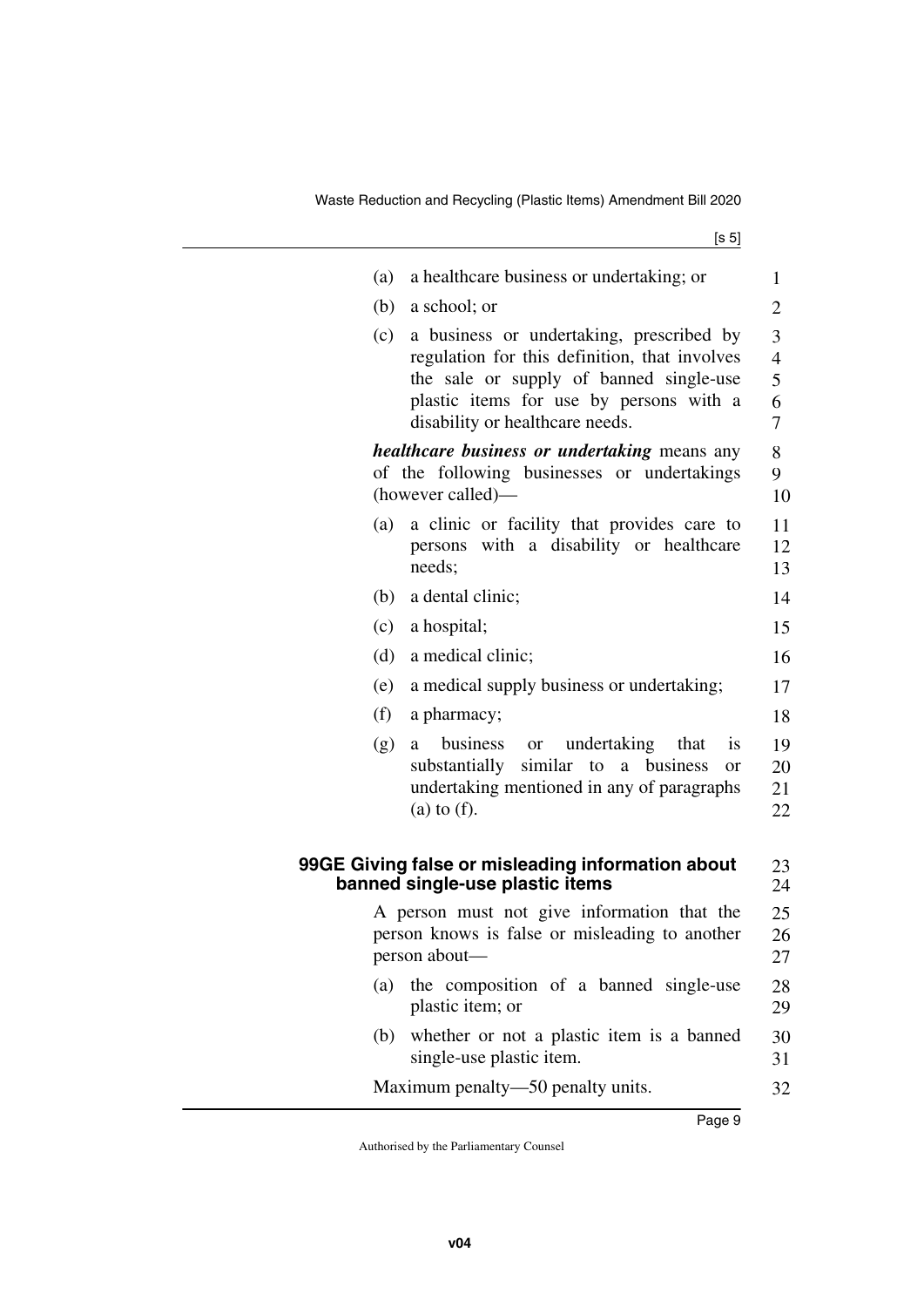<span id="page-11-3"></span><span id="page-11-2"></span><span id="page-11-1"></span><span id="page-11-0"></span>

|     | 99GF Stating conditions under which plastic items<br>are compostable                                                                         | $\frac{2}{3}$  |
|-----|----------------------------------------------------------------------------------------------------------------------------------------------|----------------|
| (1) | This section applies if a person—                                                                                                            | $\overline{4}$ |
|     | conducts<br>manufacturing,<br>(a)<br>wholesale,<br>a<br>distribution<br>import<br>business<br><sub>or</sub><br><b>or</b><br>undertaking; and | 5<br>6<br>7    |
|     | in the course of conducting the business or<br>(b)<br>undertaking, sells a plastic item that is<br>compostable to another person.            | 8<br>9<br>10   |
| (2) | The person must ensure the conditions under<br>which the plastic item is compostable are clearly<br>and legibly written—                     | 11<br>12<br>13 |
|     | on the packaging for the plastic item; or<br>(a)                                                                                             | 14             |
|     | (b)<br>in information or a document accompanying<br>the plastic item.                                                                        | 15<br>16       |
|     | Maximum penalty—50 penalty units.                                                                                                            | 17             |
| (3) | In this section-                                                                                                                             | 18             |
|     | <i>condition</i> , under which a plastic item is<br>compostable, includes-                                                                   | 19<br>20       |
|     | whether the plastic item is suitable for<br>(a)<br>industrial or home composting; and                                                        | 21<br>22       |
|     | whether the plastic item is compostable<br>(b)<br>under AS 4736 or AS 5810.                                                                  | 23<br>24       |
|     | 99GG Certification to chief executive about<br>whether or not plastic items are compostable                                                  | 25<br>26       |
| (1) | The chief executive may give a notice under this<br>section to a person if the chief executive believes<br>the person-                       | 27<br>28<br>29 |

<span id="page-11-5"></span><span id="page-11-4"></span>29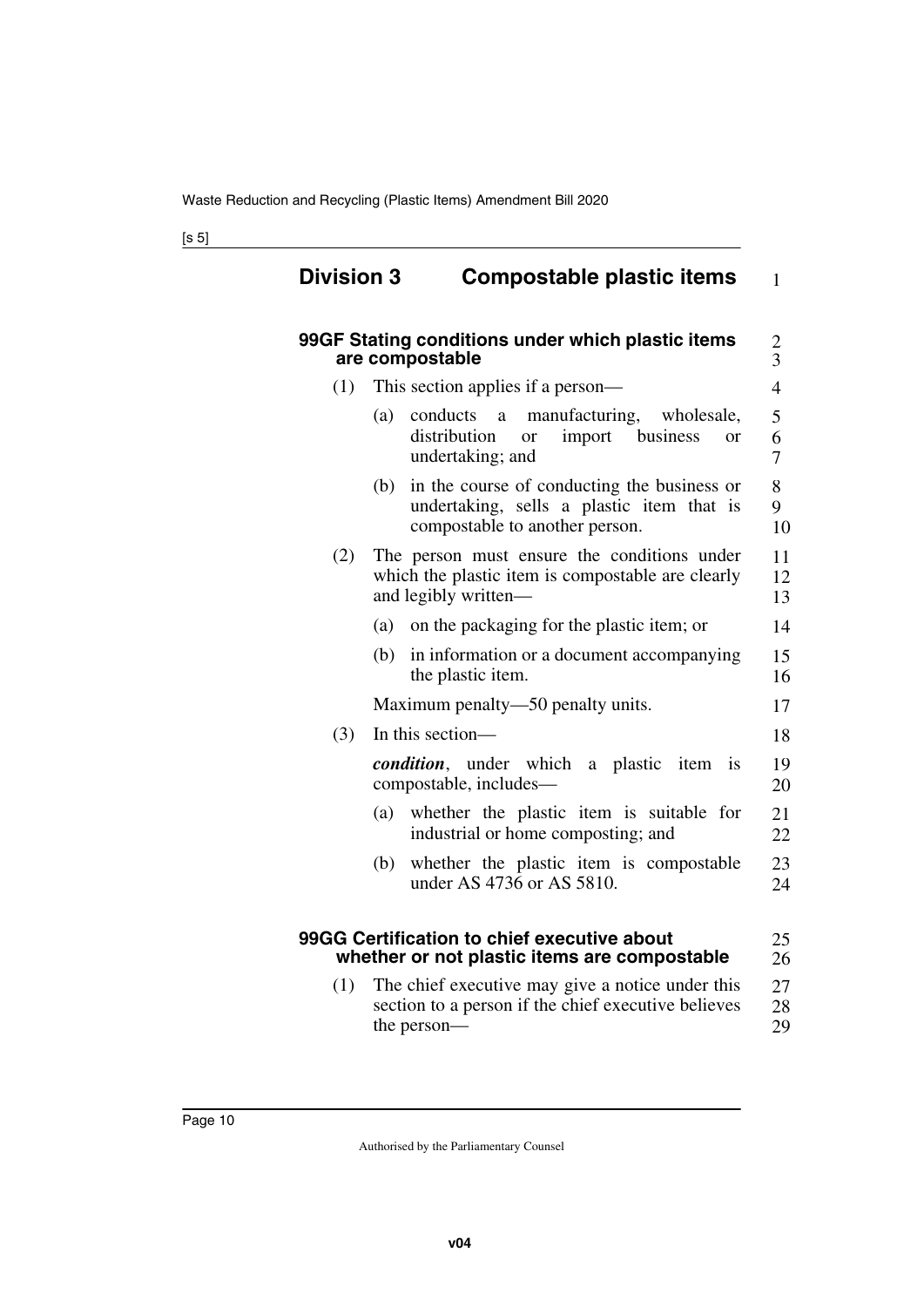<span id="page-12-1"></span><span id="page-12-0"></span>

|     | manufacturing, wholesale,<br>(a)<br>conducts<br>$\mathbf{a}$<br>import business<br>distribution<br>or<br>or<br>undertaking; and                                                                                                    | $\mathbf{1}$<br>$\overline{c}$<br>3 |
|-----|------------------------------------------------------------------------------------------------------------------------------------------------------------------------------------------------------------------------------------|-------------------------------------|
|     | in the course of conducting the business or<br>(b)<br>undertaking, sells to another person—                                                                                                                                        | $\overline{4}$<br>5                 |
|     | (i)<br>a plastic item that is compostable (a<br>sold <i>item</i> ); or                                                                                                                                                             | 6<br>7                              |
|     | (ii)<br>a plastic item (also a <i>sold item</i> ) the<br>tells<br>the<br>other<br>person<br>person<br>1S<br>compostable.                                                                                                           | 8<br>9<br>10                        |
| (2) | A notice under this section may require the person<br>to give the chief executive a certification about<br>the sold item.                                                                                                          | 11<br>12<br>13                      |
| (3) | A person who is given a notice under this section<br>must comply with the notice within 20 business<br>days after receiving the notice unless the person<br>has a reasonable excuse.                                               | 14<br>15<br>16<br>17                |
|     | Maximum penalty—50 penalty units.                                                                                                                                                                                                  | 18                                  |
| (4) | In this section-                                                                                                                                                                                                                   | 19                                  |
|     | <i>certification</i> , about a<br>sold item,<br>means<br>a<br>certification about whether or not the sold item is<br>compostable that—                                                                                             | 20<br>21<br>22                      |
|     | includes the information decided by the<br>(a)<br>chief executive; and                                                                                                                                                             | 23<br>24                            |
|     | is in the form decided by the chief executive.<br>(b)                                                                                                                                                                              | 25                                  |
|     | 99GH Giving false or misleading information about<br>whether or not plastic items are compostable                                                                                                                                  | 26<br>27                            |
|     | A person must not give information, or a<br>document containing information, that the person<br>knows is false or misleading to another person<br>item<br>about<br>whether<br>not a plastic<br>is<br><sub>or</sub><br>compostable. | 28<br>29<br>30<br>31<br>32          |
|     | Maximum penalty—50 penalty units.                                                                                                                                                                                                  | 33                                  |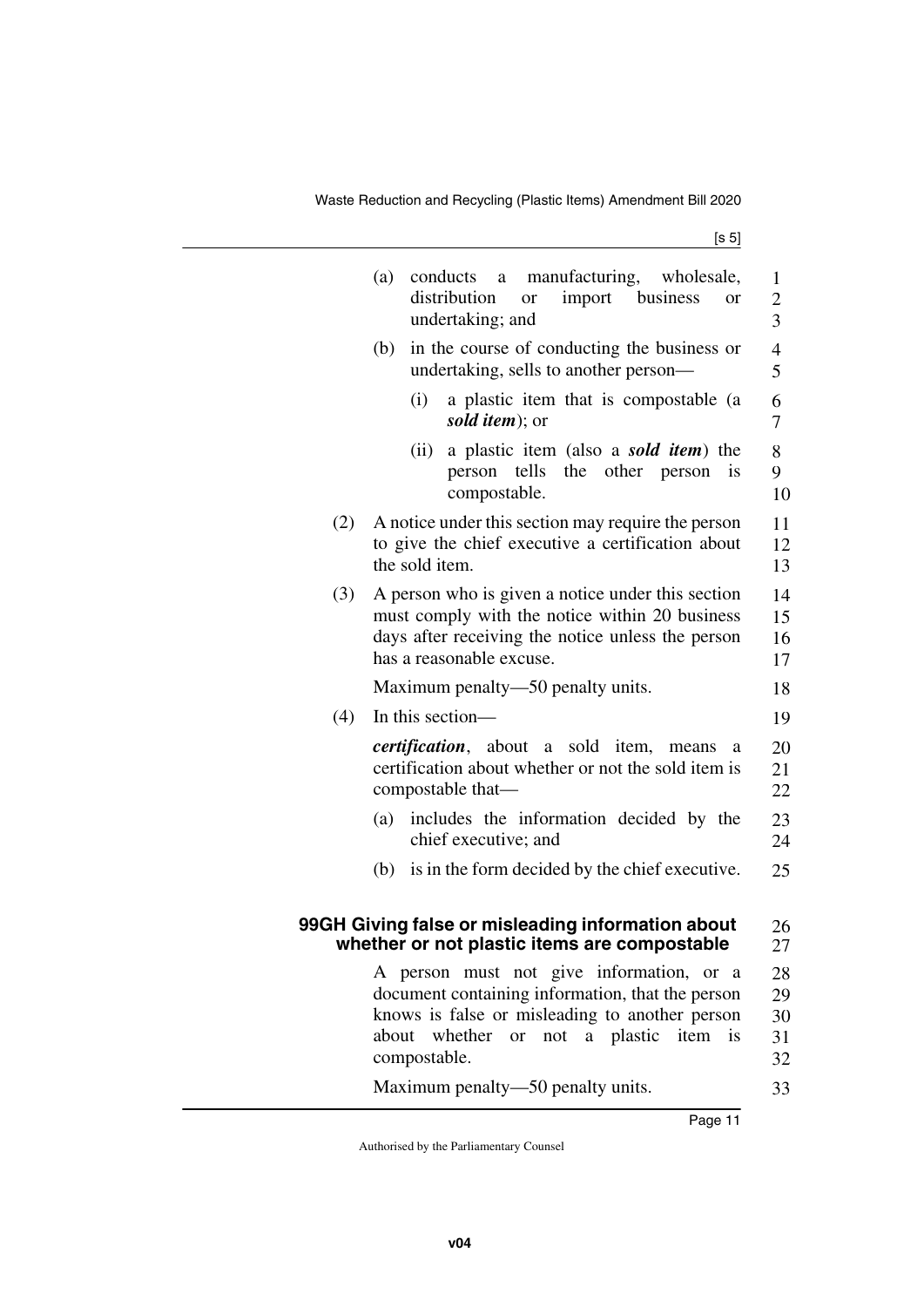<span id="page-13-3"></span><span id="page-13-2"></span><span id="page-13-1"></span><span id="page-13-0"></span>

| <b>Division 4</b>   |     | <b>Review</b> |                                                                                                                                                                                                     | $\mathbf{1}$                       |  |
|---------------------|-----|---------------|-----------------------------------------------------------------------------------------------------------------------------------------------------------------------------------------------------|------------------------------------|--|
| 99GI Review of part |     |               |                                                                                                                                                                                                     | $\overline{2}$                     |  |
| (1)                 |     |               | The Minister must ensure a review of the<br>operation of this part starts not more than 2 years<br>after the commencement.                                                                          | 3<br>$\overline{\mathcal{L}}$<br>5 |  |
| (2)                 |     |               | The review must include a review of-                                                                                                                                                                | 6                                  |  |
|                     | (a) |               | the effect of this part on the community,<br>especially persons with a disability or<br>healthcare needs; and                                                                                       | 7<br>8<br>9                        |  |
|                     | (b) |               | the level of public knowledge<br>and<br>understanding about this part, including-                                                                                                                   | 10<br>11                           |  |
|                     |     | (i)           | what is or is not a banned single-use<br>plastic item, and alternatives to banned<br>single-use plastic items; and                                                                                  | 12<br>13<br>14                     |  |
|                     |     | (ii)          | whether or not plastic items<br>are<br>compostable; and                                                                                                                                             | 15<br>16                           |  |
|                     | (c) |               | the effectiveness of this part in reducing the<br>number of single-use plastic items—                                                                                                               | 17<br>18                           |  |
|                     |     | (i)           | used or sold; and                                                                                                                                                                                   | 19                                 |  |
|                     |     | (ii)          | that become waste and are littered or<br>disposed of to landfill; and                                                                                                                               | 20<br>21                           |  |
|                     | (d) |               | the effect of this part on the use or sale of<br>alternatives to single-use plastic items,<br>including whether or not the alternatives are<br>sustainable or designed to be used only<br>once; and | 22<br>23<br>24<br>25<br>26         |  |
|                     | (e) |               | the level of compliance with this part.                                                                                                                                                             | 27                                 |  |
| (3)                 |     |               | The chief executive must give a report on the<br>outcome of the review to the Minister within 6<br>months after the day the review starts.                                                          | 28<br>29<br>30                     |  |
| (4)                 |     |               | The Minister must table the report in the<br>Legislative Assembly within 12 sitting days after<br>receiving the report.                                                                             | 31<br>32<br>33                     |  |